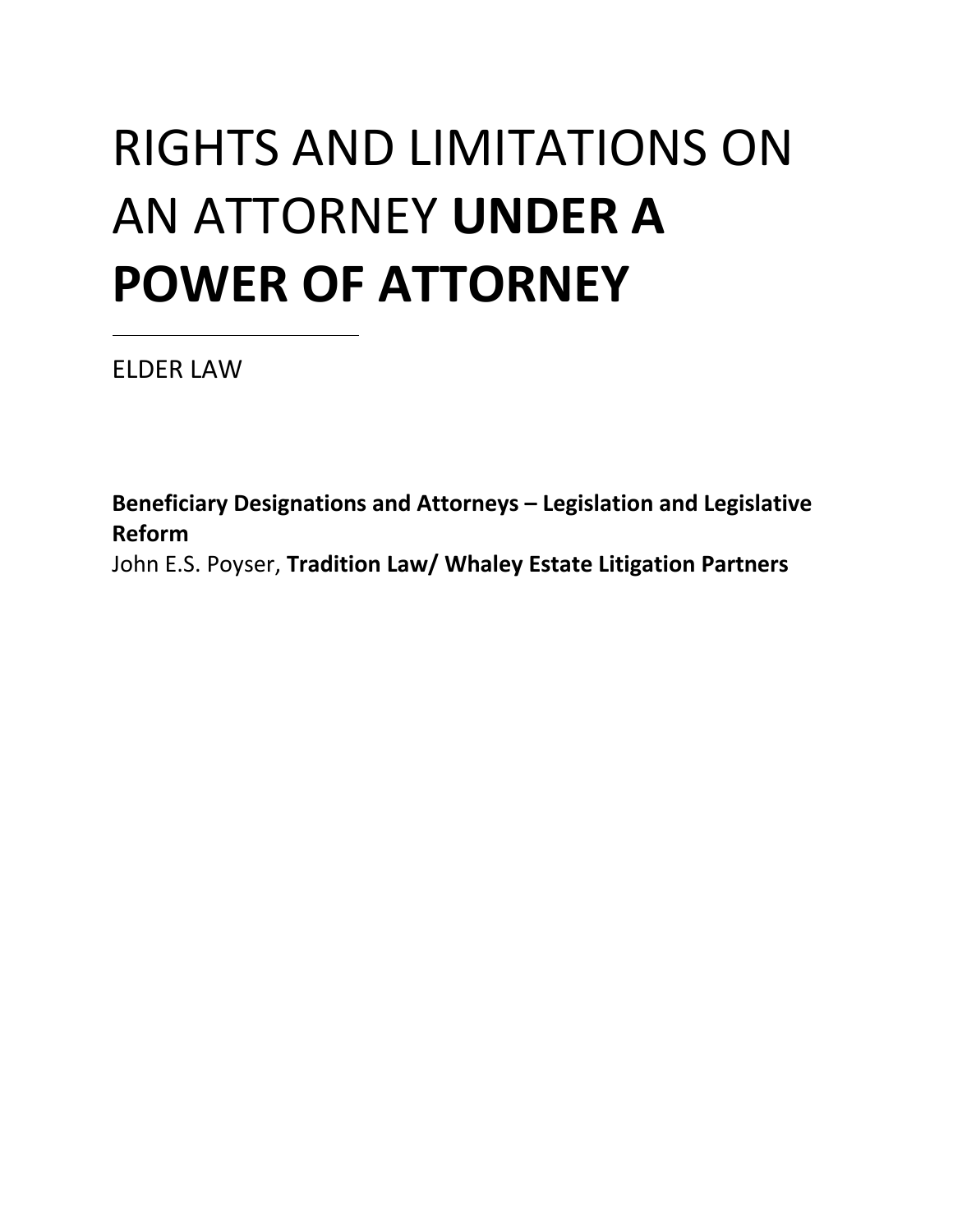

# **Beneficiary Designations and Attorneys –**

## **Legislation and Legislative Reform**

**By John E.S. Poyser, WEL PARTNERS**

#### **OBA INSTITUTE RIGHTS AND LIMITATIONS ON AN ATTORNEY UNDER A POWER OF ATTORNEY**

**FEBRUARY 5, 2020**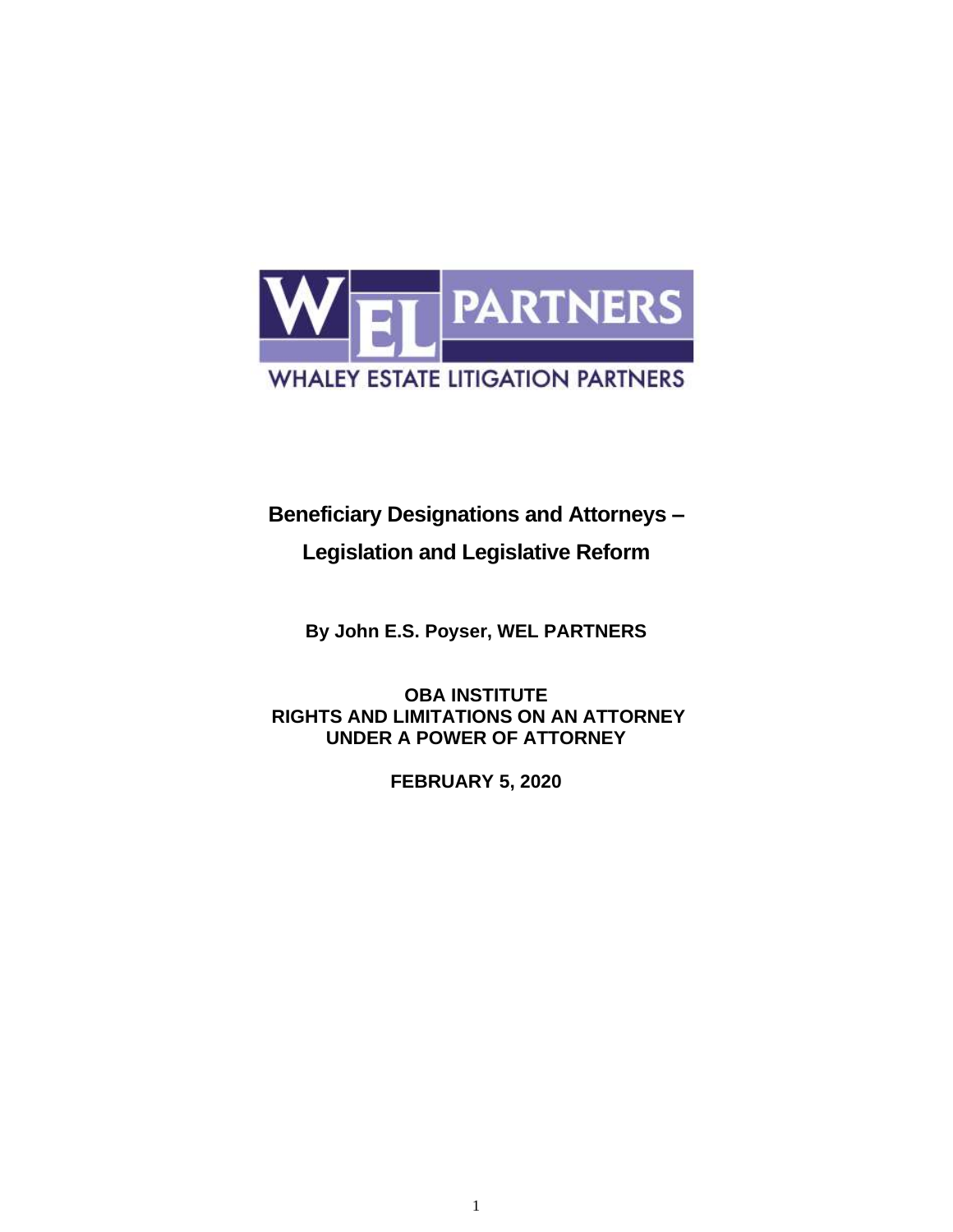# **Beneficiary Designations and Attorneys – Legislation and Legislative Reform**

Generally speaking, an attorney under a power of attorney for property cannot make, change or continue a beneficiary designation. This paper focuses on that issue and discusses legislative reform undertaken in various jurisdictions to change the law on point.

## **Summary of Current Legislation**

#### *The Succession Law Reform Act*

Beneficiary designations are covered by Part III of the *Succession Law Reform Act*, RSO 1990, c S.26 (the "*SLRA*"):

#### **Definitions**

**50** In this Part,

"participant" means a person who is entitled to designate another person to receive a benefit payable under a plan on the participant's death; ("participant")

"plan" means,

- (a) a pension, retirement, welfare or profit-sharing fund, trust, scheme, contract or arrangement or a fund, trust, scheme, contract or arrangement for other benefits for employees, former employees, directors, former directors, agents or former agents of an employer or their dependants or beneficiaries,
- (b) a fund, trust, scheme, contract or arrangement for the payment of a periodic sum for life or for a fixed or variable term, or
- (c) a fund, trust, scheme, contract or arrangement of a class that is prescribed for the purposes of this Part by a regulation made under section 53.1,
- and includes a retirement savings plan, a retirement income fund and a home ownership savings plan as defined in the *Income Tax Act* (Canada) and an Ontario home ownership savings plan under the *Ontario Home Ownership Savings Plan Act*. ("régime") R.S.O. 1990, c. S.26.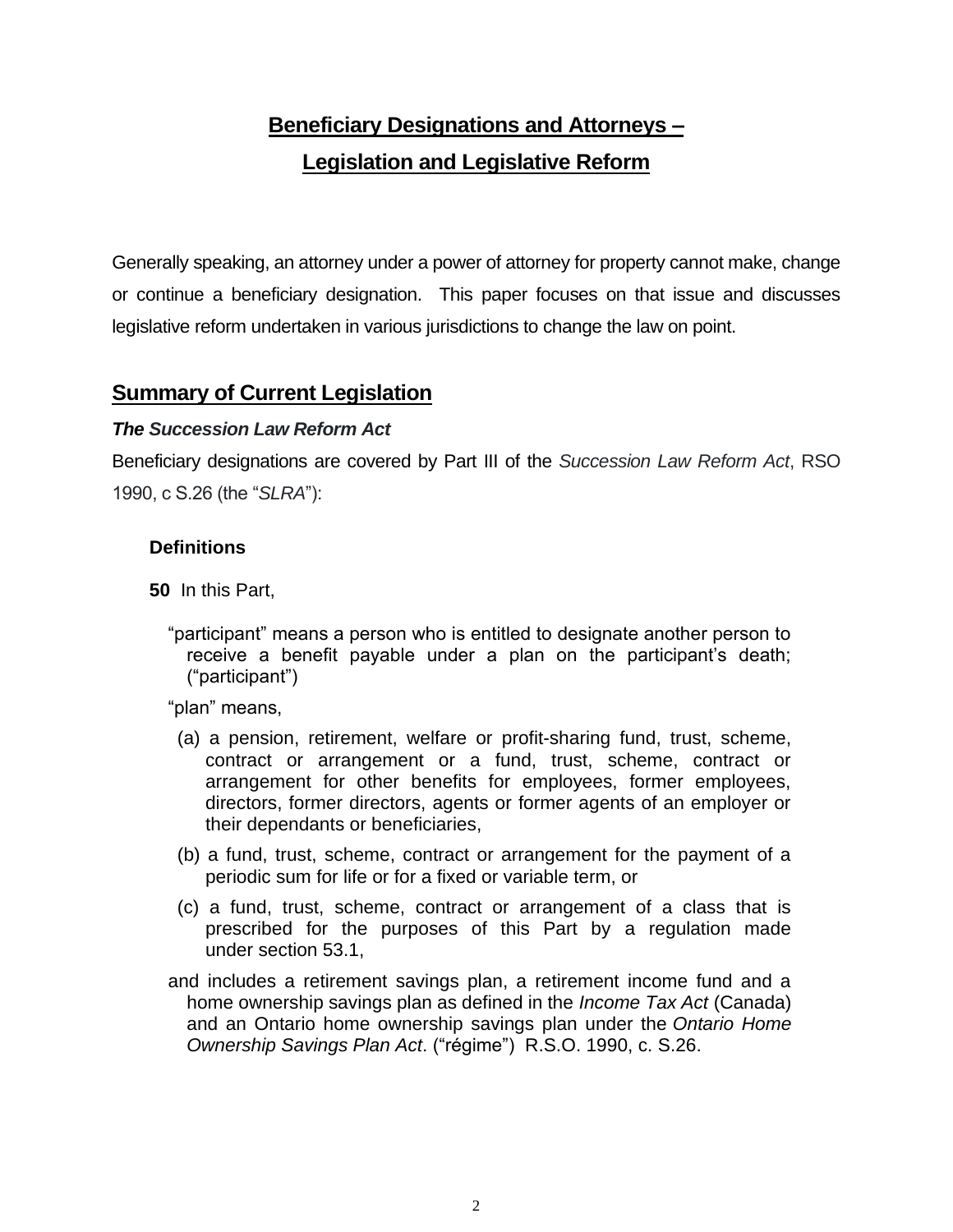#### **Designation of beneficiaries**

**51** (1) A participant may designate a person to receive a benefit payable under a plan on the participant's death,

- (a) by an instrument signed by him or her or signed on his or her behalf by another person in his or her presence and by his or her direction; or
- (b) by will,

and may revoke the designation by either of those methods.

#### **Idem**

(2) A designation in a will is effective only if it relates expressly to a plan, either generally or specifically.

**….**

#### **Exception**

**54** (2) This Part does not apply to a contract or to a designation of a beneficiary to which the *Insurance Act* applies.

#### **Application to retirement income funds**

**54.1** (1) This Part applies to the designation of a beneficiary of a retirement income fund, whether the designation was made before or after the effective date, and even if the participant who made the designation died before the effective date.

#### *The Insurance Act*

Life insurance arrangements are dealt with separately under Part IV of the *Insurance Act*, RSO 1990, c I.8. Care has to be taken to ensure that the legislative regime under consideration is the regime governing the designation in question.

Beneficiary designations are dealt with in sections 190 to 196. Sections 190 to 192 are reproduced here:

#### **Designation of beneficiary**

**190** (1) Subject to subsection (4), an insured may in a contract or by a declaration designate the insured, the insured's personal representative or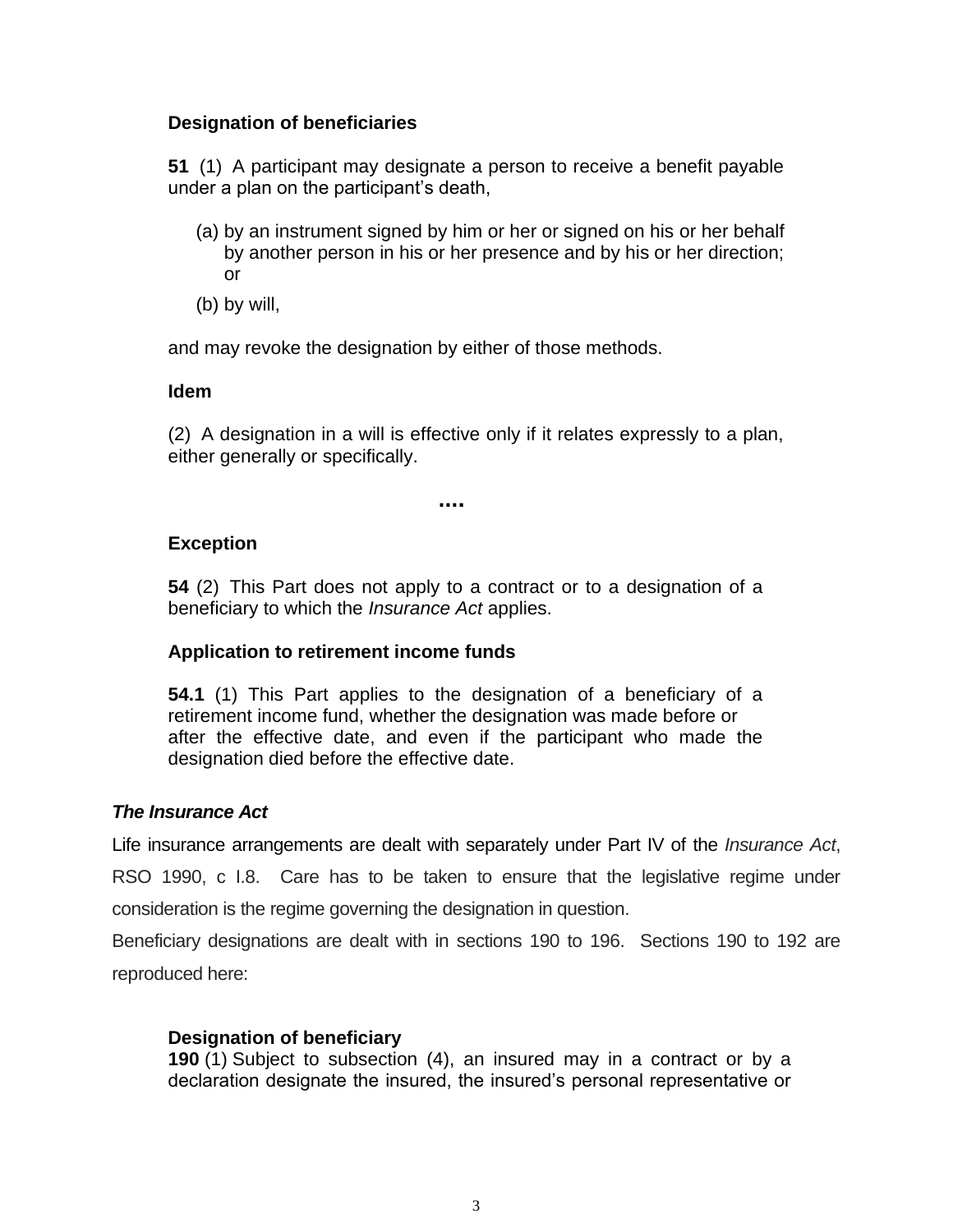a beneficiary as one to whom or for whose benefit insurance money is to be payable.

#### **Electronic declaration**

(1.1) Despite anything to the contrary in the *Succession Law Reform Act*, a declaration under this section may be provided electronically. 2019, c. 7, Sched. 33, s. 6.

#### **Same, Authority rule requirements**

(1.2) An electronic declaration under this section must comply with such requirements as may be prescribed by the Authority rules. 2019, c. 7, Sched. 33, s. 6.

#### **Change in designation**

(2) Subject to section 191, the insured may from time to time alter or revoke the designation by a declaration.

#### **Meaning of "heirs", etc.**

(3) A designation in favour of the "heirs", "next of kin" or "estate" of the insured, or the use of words of like import in a designation, shall be deemed to be a designation of the personal representative of the insured.

#### **Restriction on designations**

(4) Subject to the Authority rules, an insurer may restrict or exclude in a contract the right of an insured to designate persons to whom or for whose benefit insurance money is to be payable.

#### **Designation may apply to replacement contract**

(5) A contract of group insurance replacing another contract of group insurance on some or all of the group life insured under the replaced contract may provide that a designation applicable to the replaced contract of a group life insured, a group life insured's personal representative or a beneficiary as one to whom or for whose benefit insurance money is to be payable shall be deemed to apply to the replacement contract.

#### **Same**

(6) Where a contract of group insurance replacing another contract of group insurance provides that a designation referred to in subsection (5) shall be deemed to apply to the replacement contract,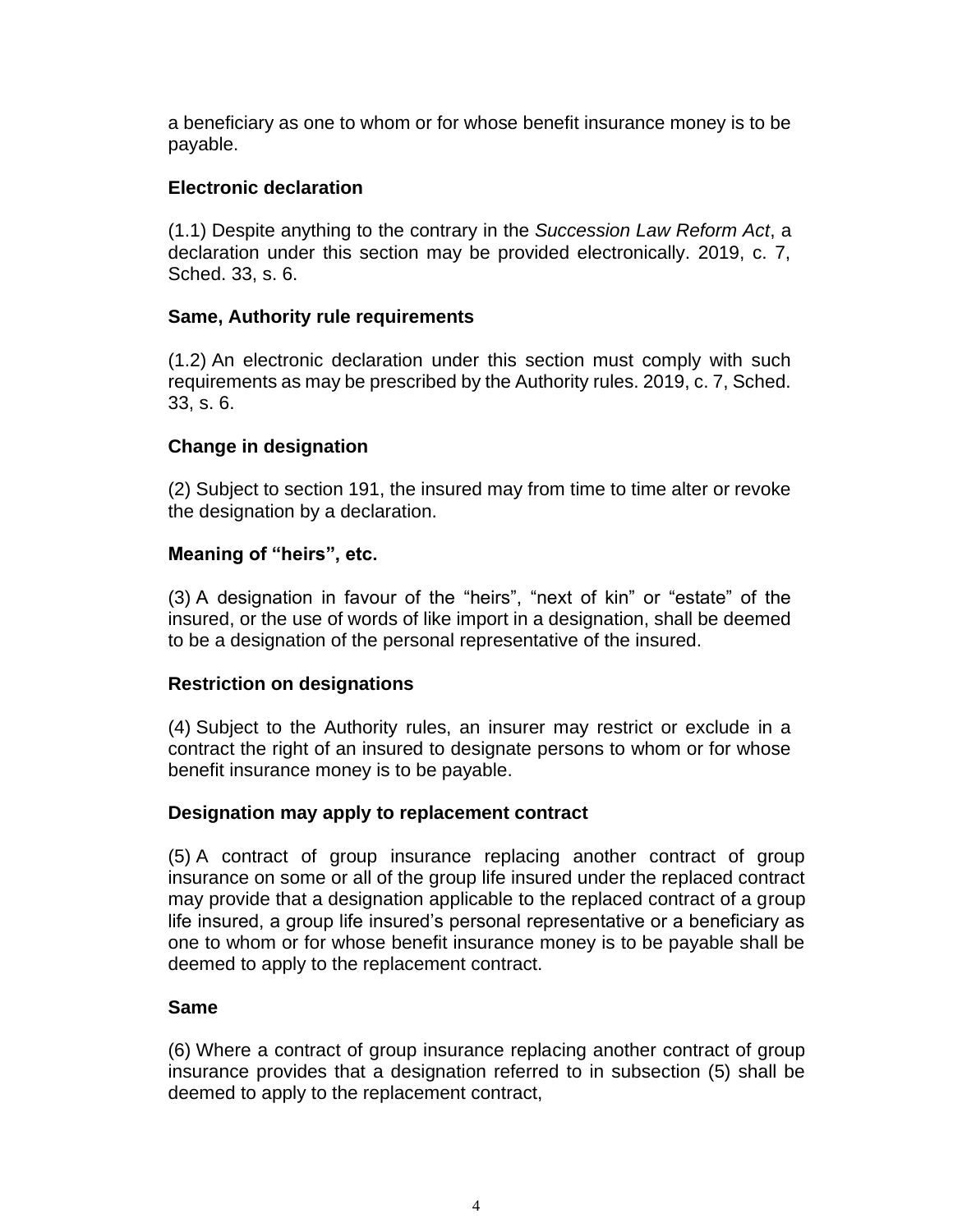- (a) each certificate in respect of the replacement contract must indicate that the designation under the replaced contract has been carried forward and that the group life insured should review the existing designation to ensure it reflects the group life insured's current intentions; and
- (b) as between the insurer under the replacement contract and a claimant under that contract, that insurer is liable to the claimant for any errors or omissions by the previous insurer in respect of the recording of the designation carried forward under the replacement contract.

#### **Designation of beneficiary irrevocably**

**191** (1) An insured may in a contract, or by a declaration other than a declaration that is part of a will, filed with the insurer at its head or principal office in Canada during the lifetime of the person whose life is insured, designate a beneficiary irrevocably, and in that event the insured, while the beneficiary is living, may not alter or revoke the designation without the consent of the beneficiary and the insurance money is not subject to the control of the insured, is not subject to the claims of the insured's creditor and does not form part of the insured's estate.

#### *The Pension Benefits Act*

The definition of a "plan" under the SLRA covers a pension. The *Pension Benefits Act* R.S.O. 1990, Chapter P8 (the "PBA") allows for the designation of various benefits but not to the mechanics of designation. That changed in 2018 when the PBA was amended to provide for electronic designations:

#### **Electronic designation of beneficiaries**

**30.1.1** (1) Despite anything to the contrary in the *Succession Law Reform Act*, an administrator may permit members, former members and retired members to designate beneficiaries electronically for the purposes of any provision in this Act permitting the designation of a beneficiary.

#### **Same**

(2) The administrator shall comply with any prescribed requirements respecting the electronic designation of beneficiaries.

That change was proposed by Bill 57, and triggered a submission from the OBA to the Minister of Finance dated December 3, 2018. The submission pointed out that the change relating to pensions would leave some beneficiary designations to be made in electronic format, but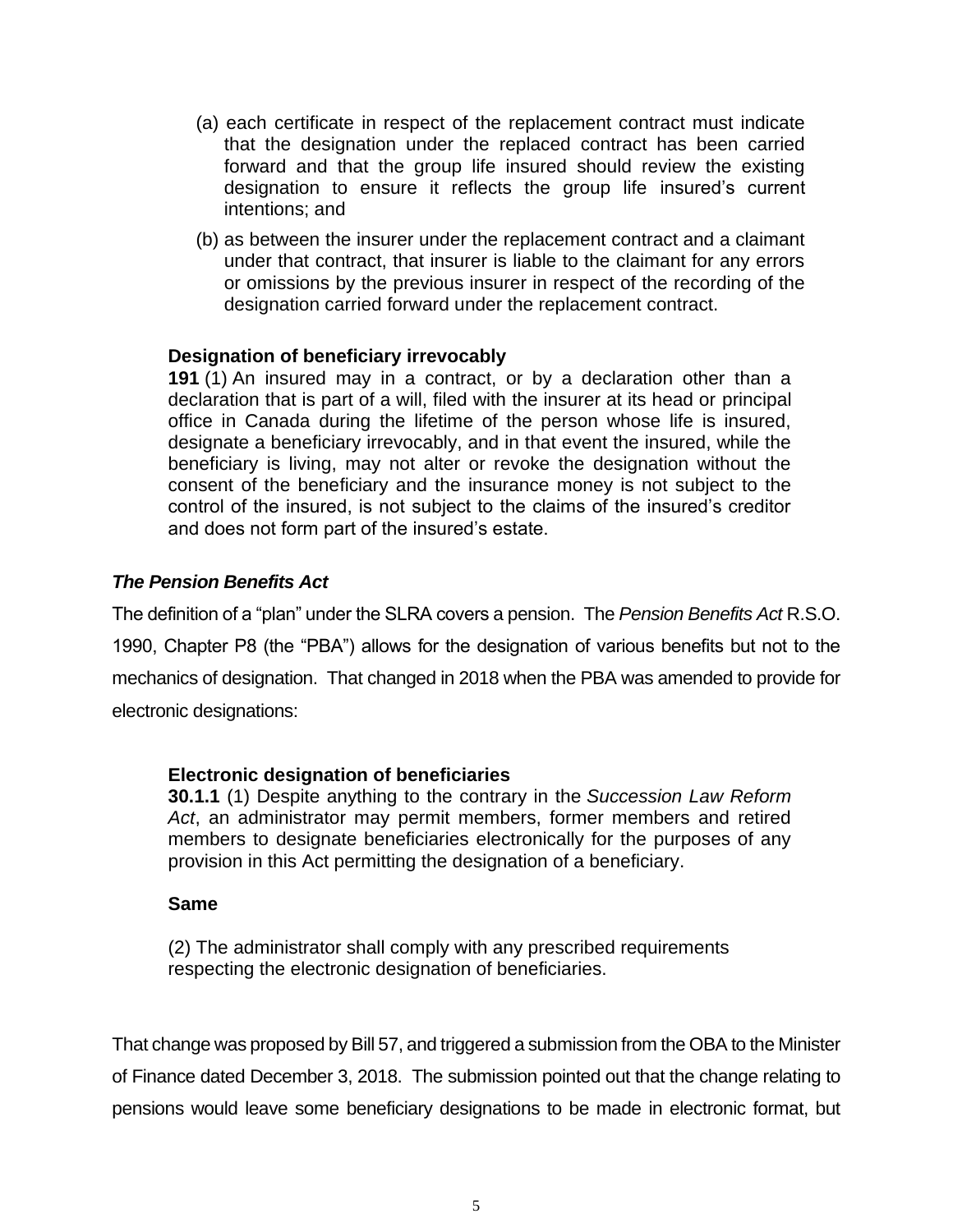leave others, governed under the *SLRA*, subject to the more traditional regime where a written and signed document would be required. It would be particularly confusing where the ability to convert a pension into a product like a LIRA would change the rules before and after. A change was made to the *Insurance Act.* It was amended in 2019 with the addition of subsection 190(1.1) allowing for electronic designations on the same terms as the *PBA*. No change was made to the *SLRA* to allow electronic designations.

#### *Other Statutory Regimes*

Federal pensions legislation will govern beneficiary designations under pensions falling under federal constitutional sway. Other legislation may apply to other forms of designations. This paper is not intended to be comprehensive in covering the waterfront of all possible forms of designations available to residents of Ontario. An interesting conflict of laws issues will also present in practice. A person entering into a contract of insurance while resident in another province, such as Quebec, may move to Ontario and have the power to make beneficiary designations that will be governed by extra-provincial rules under extra-provincial legislative regimes. This is an area where the waters run deep.

#### **Legislative Reform**

Beneficiary designations have been the subject of scrutiny and legislative reform for the last two decades.

#### *The Power to Continue Beneficiary Designations Confirming Same Beneficiaries*

The continuation of beneficiary designations has been an issue of concern where a plan or financial product has to continue in a transformed or replacement product. An RRSP is the go-to example. When a plan participant attains the age of 72 the *Income Tax Act* (Canada) provides that the product must be converted into a RRIF. The resulting RRIF is a replacement product. A replacement product also arises when an account is transferred from one financial institution to another. Attorneys for property frequently transfer assets to a different financial institution. There is law to suggest that the converted, replaced, or renewed plan ceases to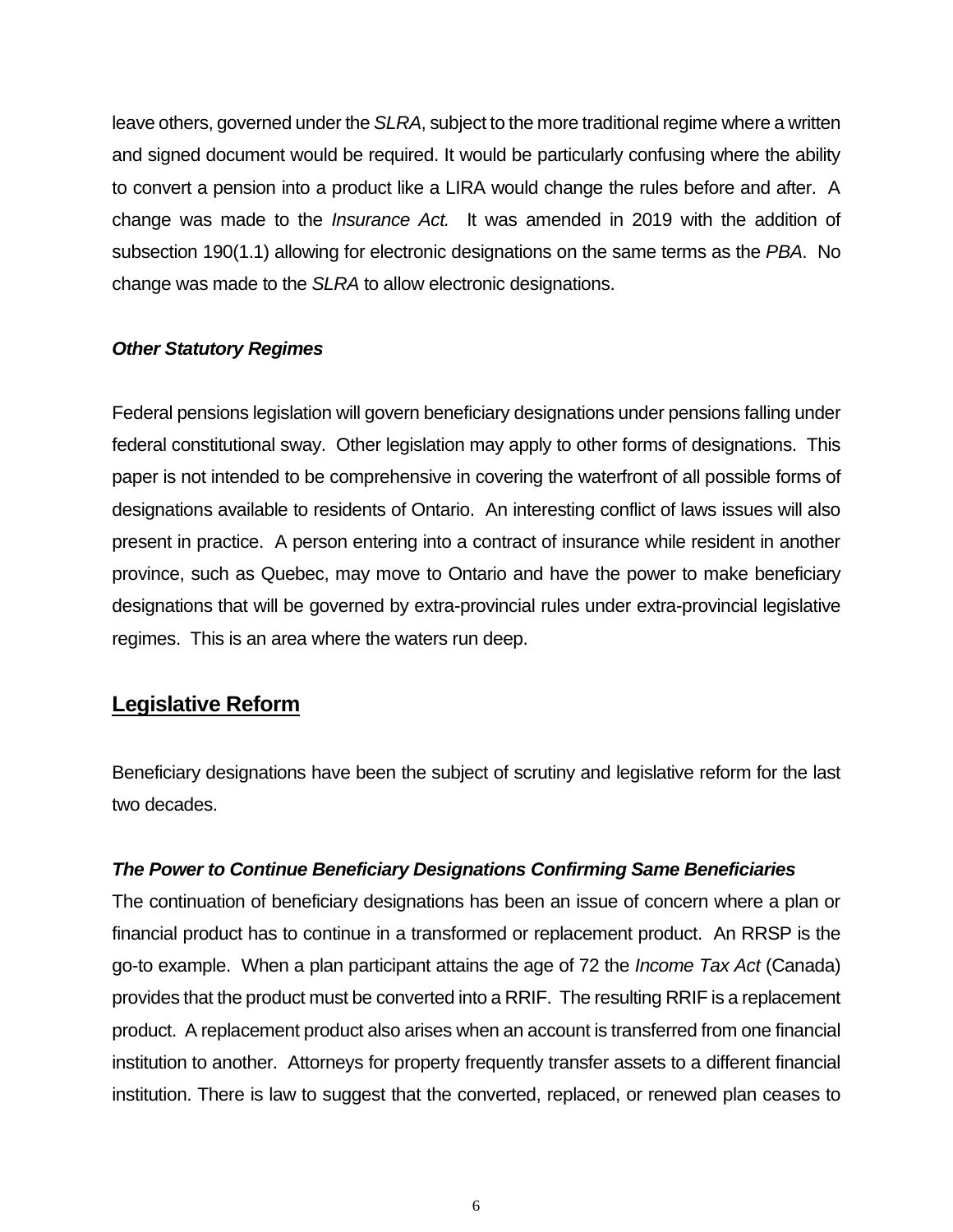exist and any existing beneficiary designation may cease to operate, a point dealt with in *Bramley v. Bramley Estate* (2003), 2003 CarswellBC 445, 2003 BCSC 313, [2003] B.C.J. No. 457, 3 E.T.R. (3rd) 191 (BCSC). The deceased in *Bramley* started with a RRSP that designated one of his three children as sole beneficiary. Over the years that followed the RRSP was converted by the deceased (no attorney was involved) into a RRIF but no new beneficiary designation was ever made. If the proceeds of the RRIF fell into his estate, three children would share in them equally. If the designation made earlier survived the conversions and lived on as operative in the RRIF, then the one son would receive it. The court concluded (at paragraph 13): "In my view, a new instrument was indeed created when the RRIF was created, and the designation of beneficiary in the RRSP did not automatically rollover or transfer into a designation of beneficiary for the RRIF." The situation would have been different if the deceased plan holder had signed a new beneficiary designation continuing the old one but he did not.

If no valid beneficiary designation is in place, the default is generally "estate," which might be exactly what the deceased wanted to avoid at the time he or she directed her mind to make the designation sometime earlier.

Can the substitute decision-maker make a fresh designation to confirm an old one? The common law is uncertain on point. The answer may turn, in part if not whole, on whether the beneficiary designation is testamentary or not.

The authority of the attorney to continue the prior beneficiary designation was squarely dealt with in a British Columbia decision, *Desharnais v. Toronto Dominion Bank*, 2001 CarswellBC 2908, 2001 BCSC 1695, 42 E.T.R. (2d) 192 (B.S.S.C.) (appealed and partially reversed on other grounds at 2002 CarswellBC 2904, 2002 BCCA 640, 3 E.T.R. (3d) 221, 9 B.C.L.R. (4th) 236 (B.C.C.A.)). The authority of an attorney was at issue in *Desharnais*. The grantor of the power of attorney had lost capacity. The attorney was his spouse, and his RRSP had been designated to her. It started out as her wealth if he died. She moved his RRSP from one financial institution to another. In signing the papers for the new RRSP the beneficiary designation was left blank. This left the funds falling into the estate, rather than to her. By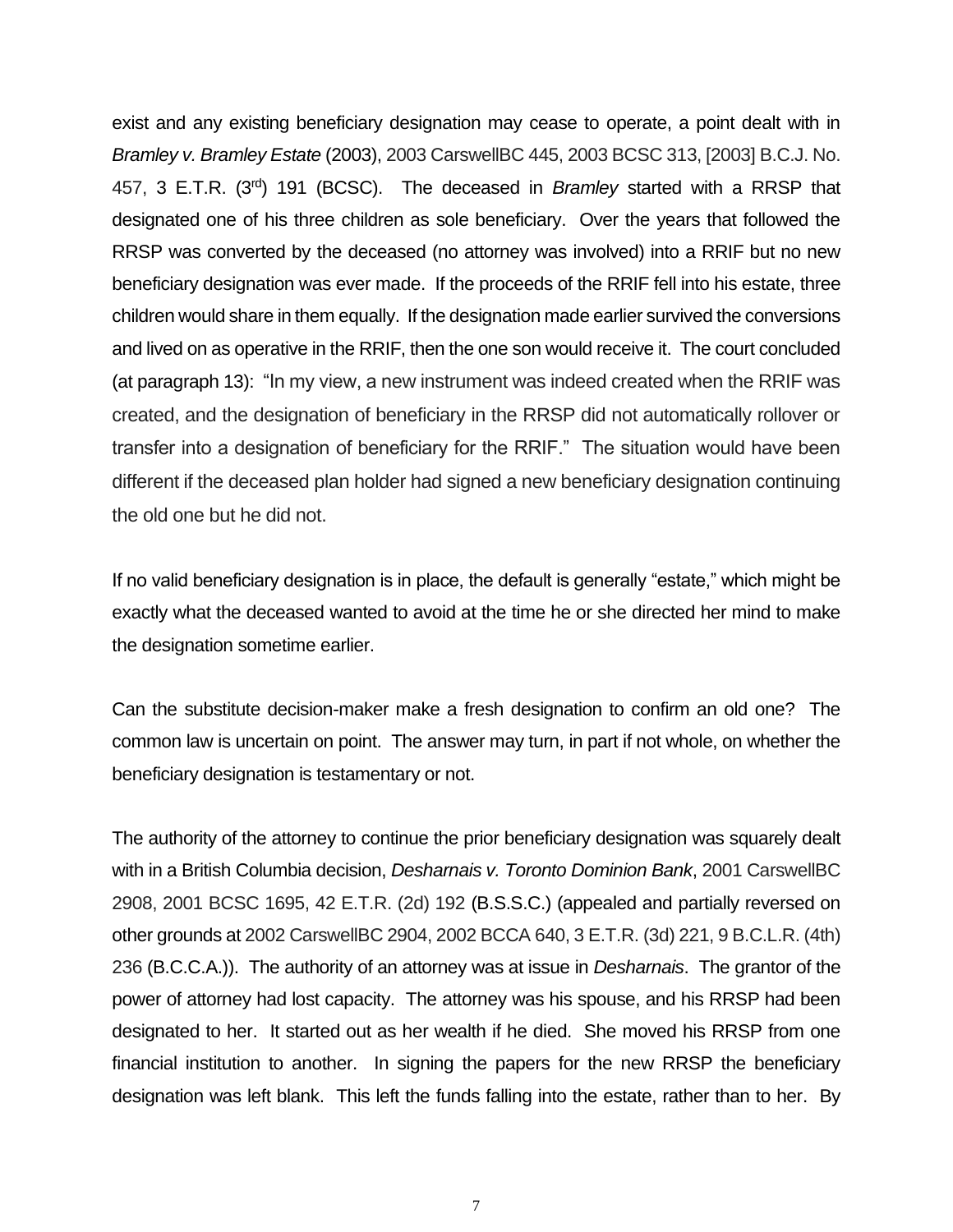moving the RRSP she lost the advantage of the beneficiary designation. She successfully sued the financial institutions in negligence, taking the position that someone should have told her she was stripping her own inheritance away. The British Columbia Supreme court had the opportunity to express a view, in *obiter*, on the attorney's authority in the circumstances, concluding that the attorney had the power to sign a document continuing a testamentary beneficiary designation but not the power to sign documents that changing a testamentary beneficiary designation:

40 In the circumstances before me, I find the reasoning of the LESA report persuasive. There is an absence of statutory authority. The changing of the designated beneficiary is testamentary in nature. The process by which Ms. Desharnais accomplished the change was not in accordance with the *Wills Act*. Only Mr. Hawthorne had testamentary capacity. The change was invalid. The purported transfer of the RSP was not in accordance with the law. Ms. Desharnais was not acting legally.

41 A valid transfer of the RSP would have required the continuation of the designation of Ms. Desharnais as beneficiary. That action would have been authorized by the power of attorney. It would not have been testamentary in nature.

Regardless of whether the position taken was correct at law, the reasoning of the case was immediately criticized. Valorie Pawson stated in a case comment on *Desharnais* found at (2003) 22 Est. & Tr. J. 298 at 308: "The issues around the authority of an attorney and the nature of beneficiary designations remain as murky now as they were before this case came to the courts. In fact, it could be argued that even more uncertainty exists in this area of the law and estate planning."

If a beneficiary designation is testamentary, then a time-honoured legal prohibition would seemingly apply: an attorney cannot make a will or testamentary disposition for an incapacitated ward (that prohibition is discussed at greater length below). If making the beneficiary designation is not testamentary but *inter vivos* then making a beneficiary designation that continues a beneficiary designation might be legally possible.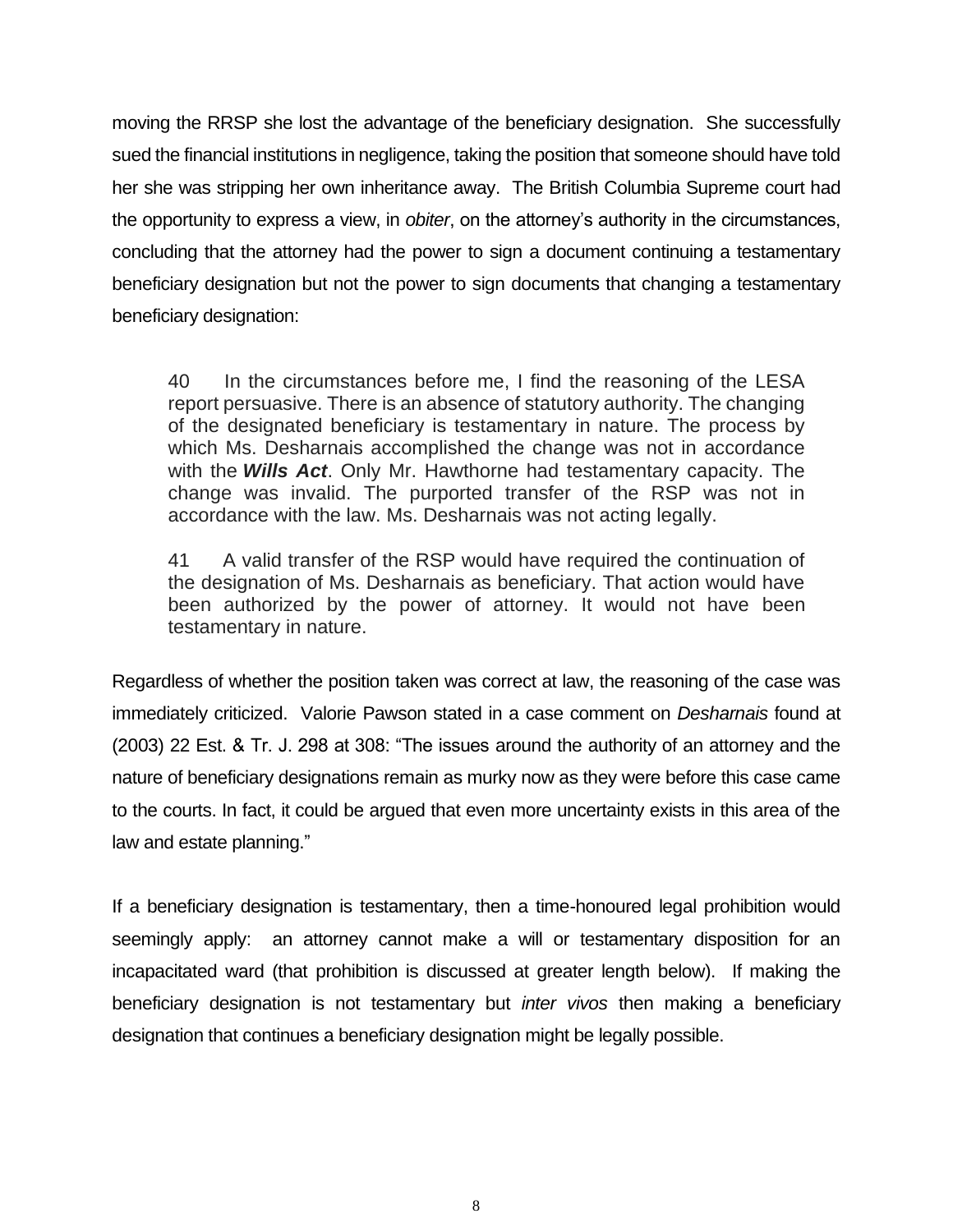That latter conclusion can be argued based on *Banton v. Banton* (1998), 164 D.L.R. (4th) 176, 1998 CarswellOnt 3423, and (additional reasons) 164 D.L.R. (4<sup>th</sup>), 1998 CarswellOnt 4688 (Ont. Gen. Div.). Well reasoned comments in that case by Cullity J. support the conclusion that an attorney has the authority to put an *inter vivos* trust in place effectively emptying the will-maker's estate on the condition that the same heirs inherit (among other conditions). In other words, an *inter vivos* instrument can be signed by an attorney notwithstanding the fact it has the effect of directing wealth at death, provided the beneficiaries inheriting the wealth remain unchanged. The attorney can sign *inter vivos* routing documents so long as the destination remains unchanged. Cullity J. commented:

156 The power of attorney given to George Jr. and Victor contained the standard provision set out in Form 1 under the *Powers of Attorney Act*. Under this provision the donor authorized the attorney, or attorneys, "to do on my behalf anything that I can lawfully do by an attorney". It is not unknown for individuals to settle irrevocable *inter vivos* trusts through attorneys under a power conferred upon them either generally or for the purpose. I do not doubt that the provision in Form 1 is wide enough for this purpose. In consequence, the question is not whether the terms of the power held by George Jr. and Victor were broad enough to authorize the creation of a trust. Rather, the issue is whether the trust should be set aside on the ground that, in so exercising the power, they were in breach of their fiduciary responsibilities.

The trust established in that case was held to be invalid. The specific terms of the trust put barriers in place that deprive the ward of beneficial access and rights to the trust property. The decision leaves open the idea that an inter vivos trust, properly structured, can be validly constituted by attorneys provided, inter alia, the testamentary destinations of the ward's estate plan are preserved.

None of the above is to suggest that the law on point is well-settled or clear. Thus the call for law reform.

This issue has been taken up by law reform commissions in three provinces to date: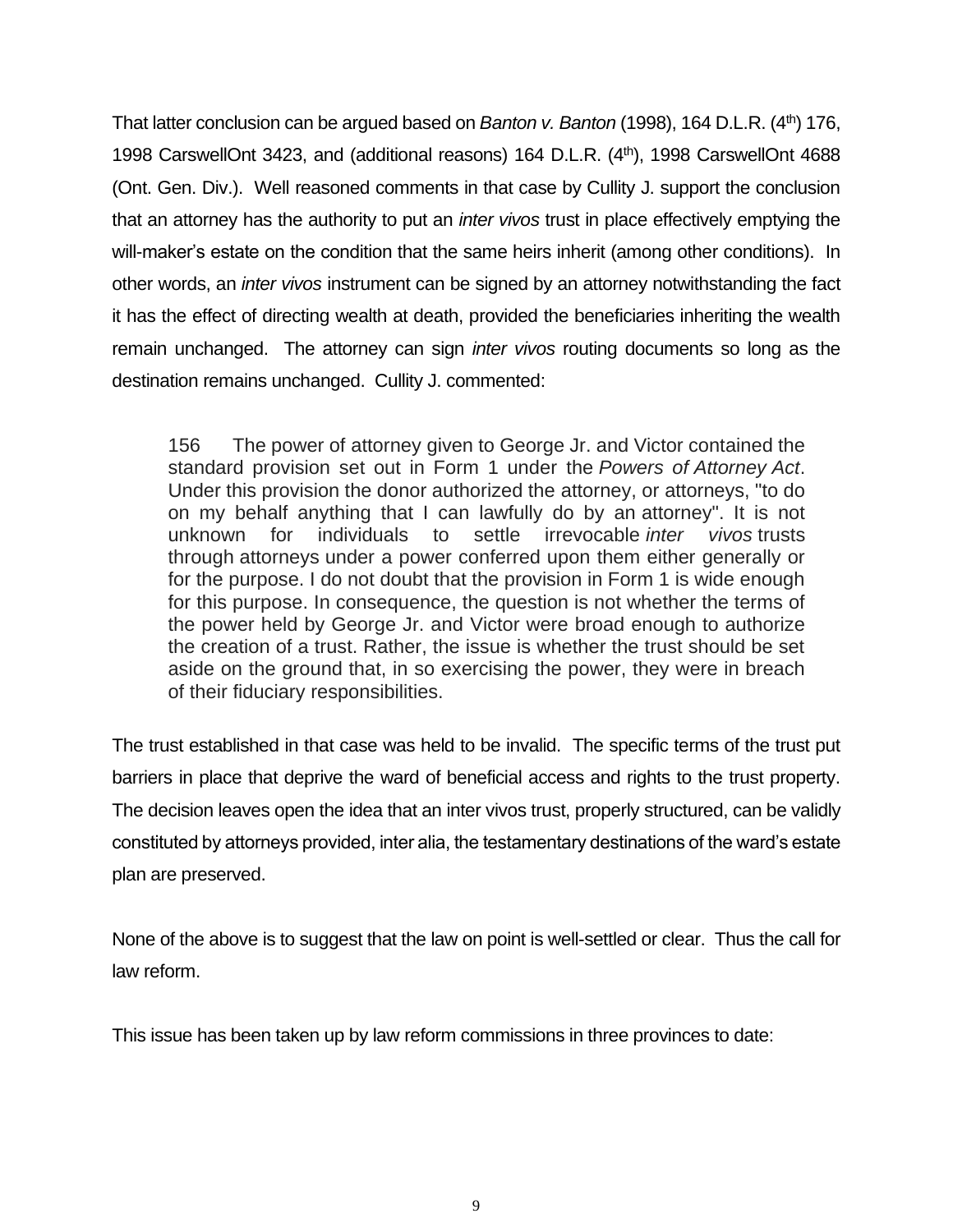- The Alberta Law Reform Institute (the "ALRI"), in *Beneficiary Designations by Substitute Decision Makers*, Final Report No 104 (2014) [available online at their website https://www.alri.ualberta.ca].
- The British Columbia Law Institute (the "BCLI"), in *Wills, Estates and Succession: A Modern Legal Framework*, Final Report No 45 (2006) [online at http://www.bcli.org].
- The Manitoba Law Reform Commission (the "Manitoba LRC"), in *Creating Efficiencies in the Law: The Beneficiary Designations Act (Retirement, Savings and Other Plans)* [online at www.manitobalawreform.ca ].

British Columbia has amended section 20 of its *Power of Attorney Act*, RSB 1996, c. 370: **20**(5) An attorney may, in an instrument other than a will,

(b) create a new beneficiary designation, if the designation is made in

**….**

(i ) an instrument that is renewing, replacing or converting a similar instrument made by the adult, while capable, and the newly designated beneficiary is the same beneficiary that was designated in the similar instrument, or

(ii ) a new instrument that is not renewing, replacing or converting a similar instrument made by the adult, while capable, and the newly designated beneficiary is the adult's estate.

Also amended was section 90 of its *Wills, Estates and Succession Act* SBC 2009, c 13 to allow substitute decision-makers to make continuing beneficiary designations.

#### **Maintaining previous designations**

**90** (1) Subject to subsection (2), a new designation of the same designated beneficiary may be made, other than by will, by a representative of the participant, including by one of the following: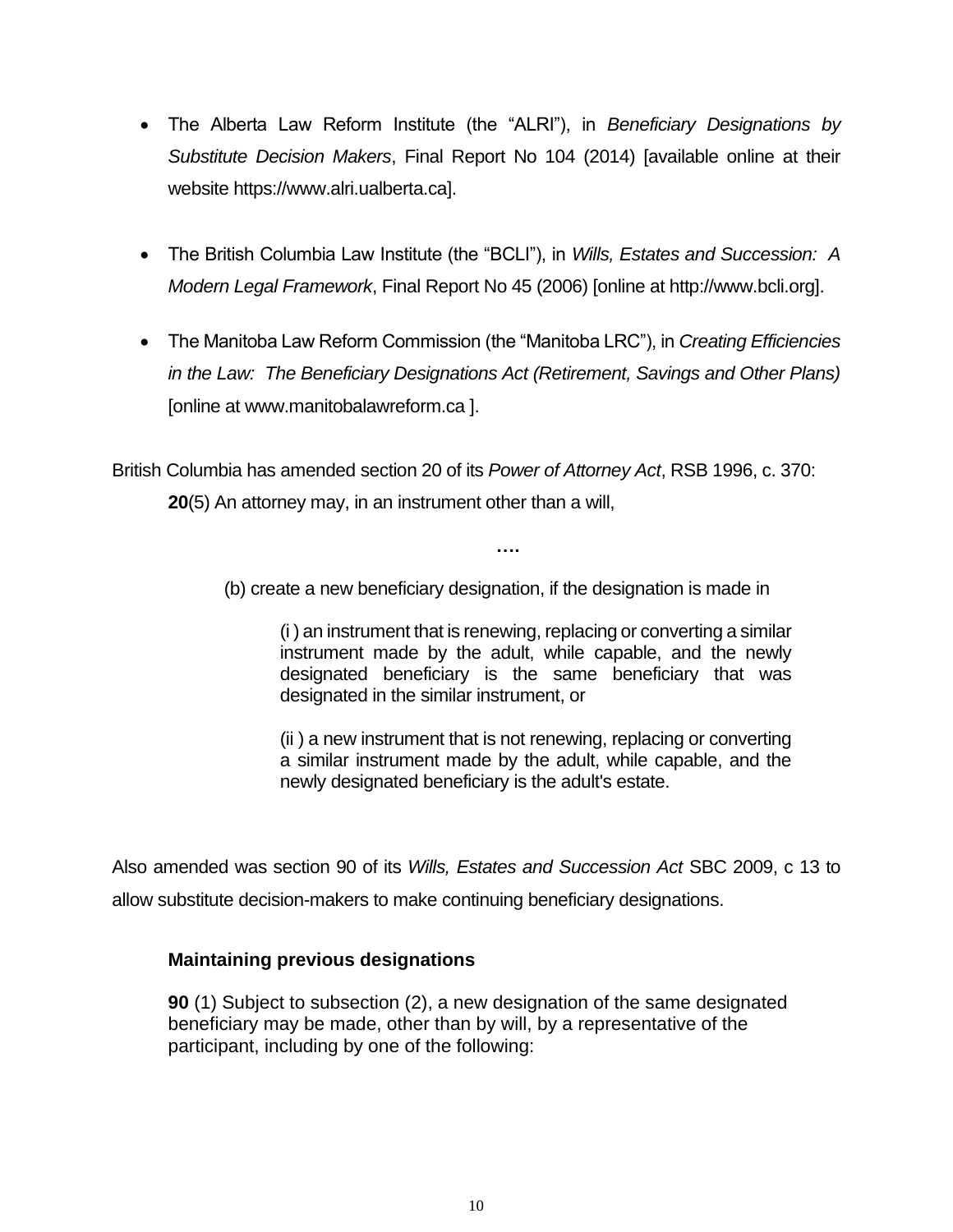(a) a person granted power over financial affairs under the *Patients Property Act*;

(b) an attorney acting under an enduring power of attorney as described in Part 2 of the *Power of Attorney Act*;

(c) a representative acting under a representation agreement made under section 7 (1) (b) of the *Representation Agreement Act*;

(d) a person appointed under section 51 (2) of the *Indian Act* (Canada) or the Minister of Aboriginal Affairs and Northern Development.

(2) Subsection (1) operates only if the designation renews, replaces or converts a similar instrument made by the participant while capable.

Will-making is specifically excluded. The power only functions if the same beneficiaries are maintained.

The change appears to be good housekeeping. The ALRI and the Manitoba LRC have recommended the same changes in Alberta and Manitoba.

This appears to be a live issue in Ontario, and a similar change might be contemplated here.

Section 50 of the *SLRA*, set out in full earlier, sets out a definition of "participant" as "*a person who is entitled to designate another person to receive a benefit payable under a plan on the participant's death*." The use of that language clearly takes us to the debate on whether a beneficiary designation is a testamentary instrument or an *inter vivos* one. If testamentary, then the conventional legal wisdom is that an attorney or other substitute decision-maker cannot validly make it. That debate is taken up in other papers submitted as part of this program.

The legal position might be slightly more nuanced in Ontario under the *Insurance Act*.

Subsection 190(5) provides that a replacement group insurance plan comes into effect preserving any beneficiary designations made under the precursor plan. That is in concert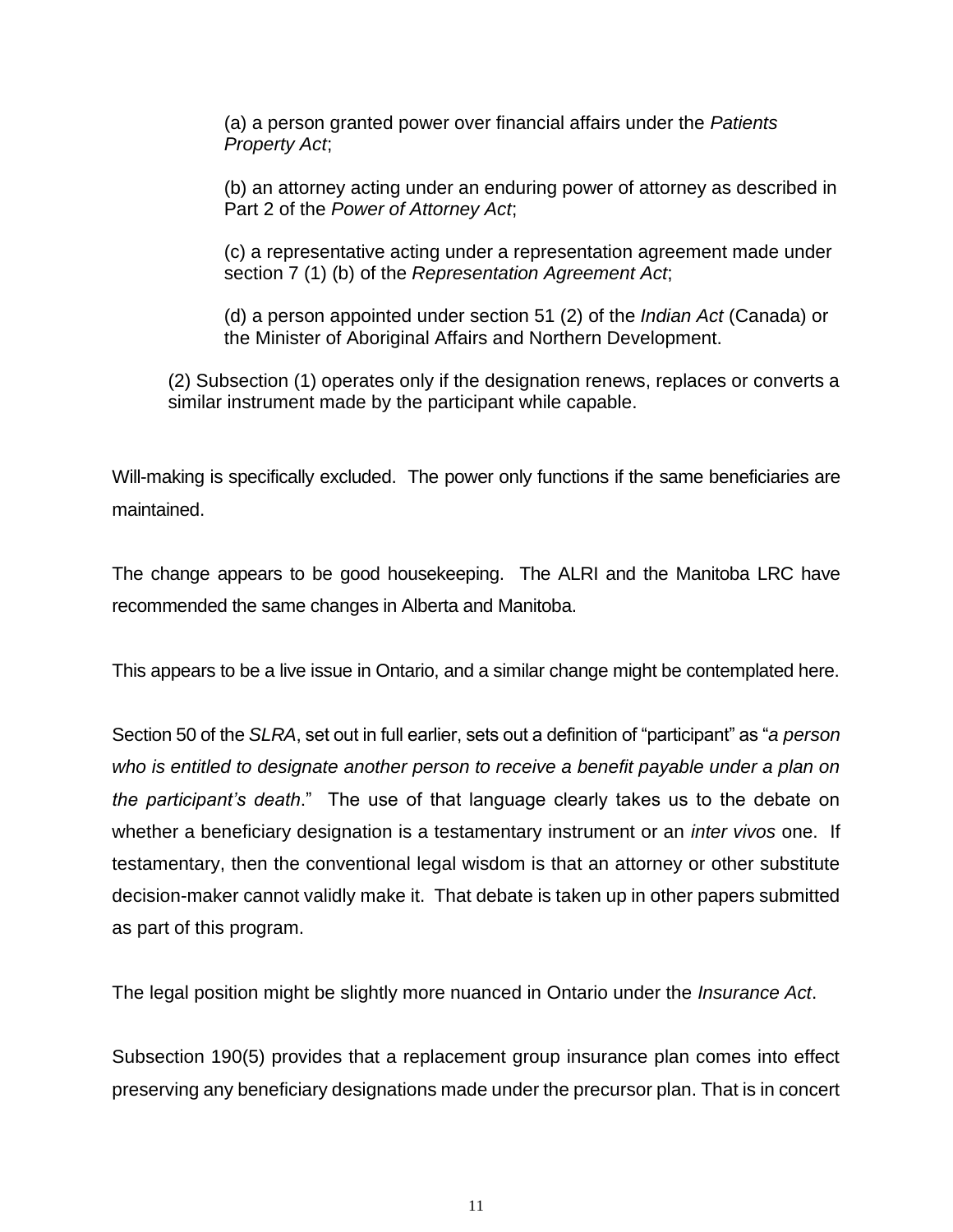with similar provisions in other provinces but does not address the issue here for contracts of insurance outside of group life insurance arrangements.

Subsection 190(1) of the *Insurance Act*, reproduced earlier, makes it clear that it is the "insured" who has the power to make a beneficiary designation of life insurance proceeds at death. The definition of "insured" in subsection 171(1) is of no help. Subsection 191(1) provides the same power to the insured but does so when the policy is being designated irrevocably. The difference between the two types of designation is highly germane here. Consider a revocable beneficiary designation first. Debate might be possible on whether a revocable beneficiary designation is testamentary, and therefore outside of the power of an attorney to make, or whether it is *inter vivos* and within the powers of an attorney. The best view has traditionally been that such designations are squarely testamentary in nature. Consider next an irrevocable beneficiary designation of life insurance proceeds. It depends on death for its vigour, true, but cannot be freely changed by the owner of the plan. That being the case, it is extremely difficult to argue that it is testamentary under the traditional definitions on point commencing with *Cock v. Cooke* (1865-69), L.R. 1 P. & D. 241 (Eng. Ct of Prob. and Div.), finding its way authoritatively into Canada in *MacInnes v. MacInnes,* [1935] S.C.R. 200, (sub nom. Re MacInnes Estate), [1935] 1 D.L.R. 401 (SCC).

That leads to the counter-intuitive conclusion that an attorney for property has the power to continue an irrevocable beneficiary designation (assuming attorney has any necessary consent from the beneficiary) but not a revocable one. This has to be quickly qualified by stating that it might be limited to the power to make a new beneficiary designation continuing the *same named beneficiary* as the destination of the proceeds at death. To change the destination of the proceeds, even with the consent of the irrevocable designated beneficiary, may still run afoul of the objection that a gift, whether testamentary or *inter vivos*, is a highly personalized decision and, as a result, is always outside of the power of attorney for property.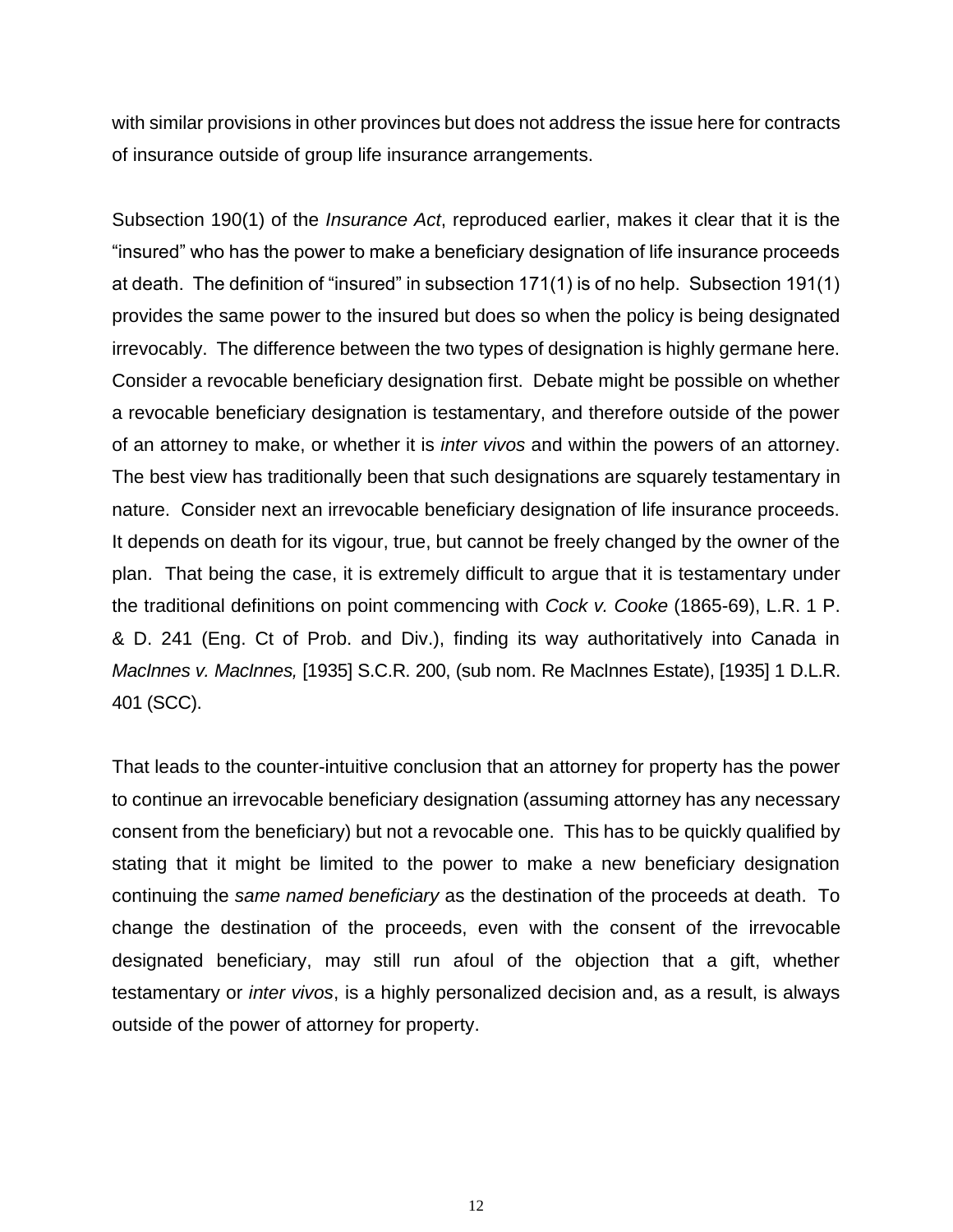We are left with the conclusion that the call for reform answered in British Columbia, Alberta and Manitoba stands open to be made in Ontario.

#### *The Power to Make Beneficiary Designations Redirecting Wealth*

If a beneficiary designation is testamentary in nature then it appears to fall into and be captured by the general prohibition that an attorney for property cannot make a will for the incapacitated ward who appointed them.

The Alberta Law Reform Institute summarized the position of attorneys for property in the context of will making (as opposed to making beneficiary designations) in *The Creation of Wills* Final Report 96 (2009) [https://www.alri.ualberta.ca], at paragraph 58:

The law in Canada also seems clear that a substitute decision-maker cannot exercise the testamentary power of a person under their care by making, altering or revoking that person's will. A testator's power to make a will cannot be transferred or delegated at common law. Like getting married or serving a prison sentence, will-making is classified as a personal act that can only be performed by the principal, not by an agent. In addition, the fiduciary nature of the relationship between a principal and their agent, attorney or trustee restricts a substitute decision-maker from disposing of the principal's property without clear and specific authority to do so; therefore, this principle similarly restricts substituted will-making. Although many Canadian statutes confer on substitute decision-makers very broadly-stated general powers to deal with the property and affairs of the persons under their care, it is extremely doubtful that the power to make a will would thereby be included.

It is of interest that it is the *personal nature* of making a will that is identified by the ALRI as the policy point in play to justify the attorney's inability to make a will. That policy point has more prominence in English commentary and case law (see for example *Clauss v. Pir*, [1987] 2 All E.R. 752 (Eng. Ch.D)) than it does in Canada. Other personal acts can be added to the list: directorship, child rearing, and swearing an affidavit. None can be delegated by signing a power of attorney for property. Canadian commentators and courts generally state the prohibition against will-making by attorneys without regard to the underlying judicial policy. That is of interest because the point made about wills can be made about the making of major *inter vivos* gifts. Like the making of a will, the decision to make a major gift is intensely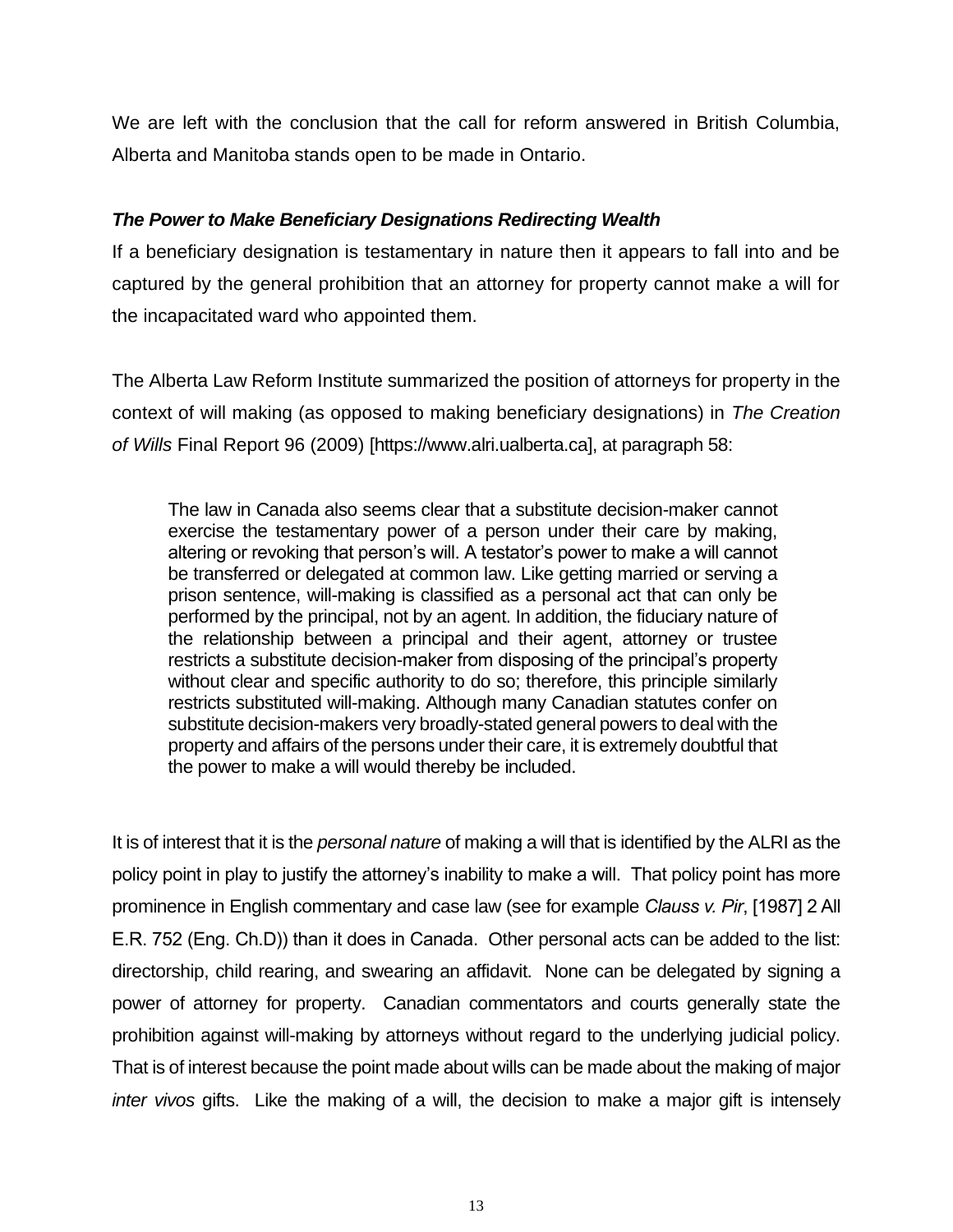personal. A hard and fast rule limiting attorneys in one sphere should limit attorneys in the other. The same policy point justifies the same rule. Yet Canadian lawyers seem willing to endorse the conclusion that a clause can legitimately appear in a power of attorney for property document that authorizes the making of gifts but no clause can legitimately be added that authorizes the making of a will. Lawyers engaged in estate planning files might be too quick to assume that the power to gift can be created by a clause in the power of attorney for property that purports to authorize the attorney to make gifts (for grist for the mill out of England see "Traps for the Unwary – Lasting Powers of Attorney" (2013), Angahard Palin, P.C.B 2013, 6, 310-313).

Regardless of the rationale, it appears to be safe legal ground that an attorney for property cannot make a last will and testament to operate at the death of the donor of the power. If a beneficiary designation is testamentary, it should fall under the same rule. Any effort by the attorney to redirect wealth at death through the use of a beneficiary designation should be as unsuccessful as would be the effort to do so by will.

At least one court in Canada has been crystal clear in stating that a substitute decision-maker cannot redirect wealth by beneficiary designation, *M. (K.M.) v. M. (M.G.),* 2002 CarswellAlta 1406, 2002 ABQB 1003, 10 Alta. L.R. (4th) 275, 328 A.R. 371, 43 C.C.L.I. (3d) 101 (Alta. Q.B.). The Court stated: "A trustee of a dependent adult who acts pursuant to authority granted under … the *Dependent Adults Act*, R.S.A. 2000, c. D-11 as amended ("the DAA") does not have authority to alter the beneficiary under a policy of life insurance owned by that dependent adult" [at para. 2].

The ALRI report also goes on to point out that the statutes in place at the time in the Northwest Territories, Nunavut, Ontario, Saskatchewan and Quebec expressly provided that a substitute decision-maker could not make, change or revoke a will [citing the *Guardianship and Trusteeship Act*, S.N.W.T. 1994, c. 29, s. 36(3); *Substitute Decisions Act*, S.O. 1992, c. 30, s. 31(1); *Adult Guardianship and Co-decision-making Act*, S.S. 2000, c. A-5.3, and s. 43; *Quebec Civil Code*, art. 711]. Wills legislation across Canada typically includes a definition of "will" that extends to include codicils and any other testamentary instrument in place at death.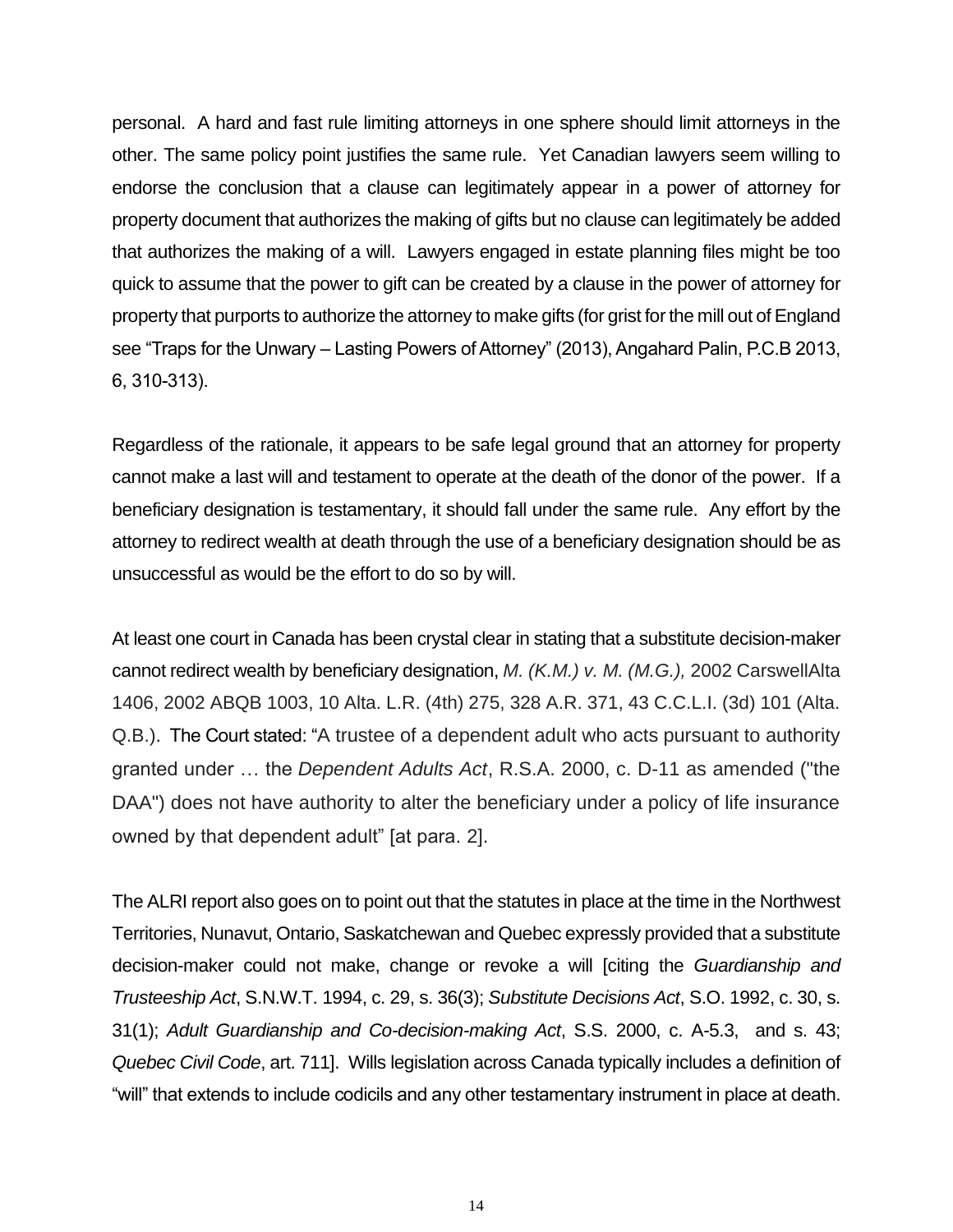The conclusion may be the same in Ontario regardless of whether the beneficiary designation is a testamentary or *inter vivos* instrument. There are two reasons for that. First is the argument, made earlier, that the same prohibition applicable to wills should be applicable to beneficiary designations. Second is the decision in *Richardson Estate v. Mew,* 2009 CarswellOnt 2576, 2009 ONCA 403, 310 D.L.R. (4th) 21, 64 R.F.L. (6th) 126, 73 C.C.L.I. (4th) 257, 96 O.R. (3d) 65 (Ont. C.A.) in which the Ontario Court of Appeal commented as follows:

50 I do not understand Ms. Ferguson to suggest that she was entitled to change the beneficiary designation, cancel the Policy or cease paying the premiums during the time that Mr. Richardson was still capable of managing his property. To the extent that she makes such an argument, I would reject it. Given that there is no evidence that Mr. Richardson instructed her to do any of those things, if she had so acted, she would have been in breach of her duty to carry out the donor's instructions. Furthermore, changing the beneficiary designation to herself would have contravened the prohibition against using the Power for her own benefit, as Mr. Richardson had not expressly consented to such a change.

51 After Mr. Richardson became incapable, as has been noted, Ms. Ferguson owed him an even higher duty of loyalty when exercising the Power. As a fiduciary in a role rising to that of a trustee, she was bound to use the Power only for Mr. Richardson's benefit and any exercise of the Power had to be done with honesty, integrity and in good faith. There is nothing in the record to suggest that a change in the beneficiary designation, cancellation of the Policy or a cessation of the premium payments would have been for Mr. Richardson's benefit.

Those comments were *obiter*. The core thought is that actions that cannot be justified as advancing the best interests of the incapacitated ward are not validly taken by the attorney even if they operate with a neutral impact on the ward.

This has been an active area for law reform.

Various jurisdictions have enacted legislation allowing for judicially made statutory wills where the potential will-maker does not have the capacity to do so on their own. England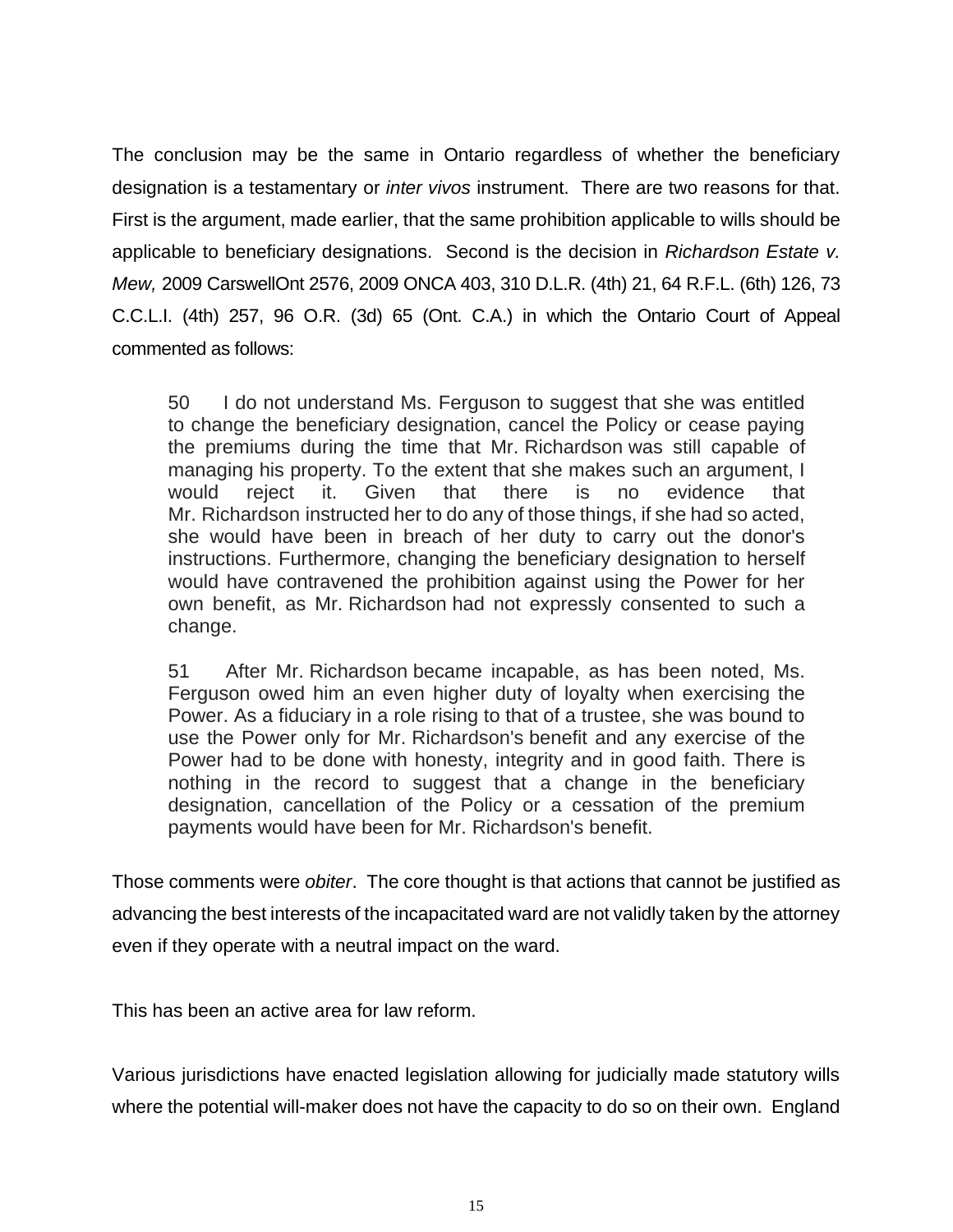led the charge with the *Mental Capacity Act 2005* (U.K.) 2005, c. 9, s 18(i). Australia and New Zealand followed with similar legislation. New Brunswick was the first and, at this point, only Canadian jurisdiction to follow suit in its *Infirm Persons Act* RSNB 1973 1973, c. I-8, s. 3(4).

The approach judges follow in England in writing a statutory will was set out in *Re D.(J.)*[1972] 1 Ch.237:

(1) the patient should be assumed to have a brief lucid interval at the time the will was made;

(2) during that lucid interval it should be assumed that the patient has full knowledge of the past and realizes that as soon as the will is executed he will lapse back into his pre-existing mental state;

(3) the actual patient must be considered, with all his antipathies and affections that he had while in full capacity, and not a hypothetical patient;

(4) the patient must be assumed to be acting reasonably and to have been advised by a competent solicitor; and

(5) in normal cases, he is to be envisaged as taking a broad brush to the claims on his bounty rather than an accountant's pen.

The judicial power to make a statutory will might be usefully invoked where a person without the capacity to make a will has weak links to the family that might inherit on intestacy but strong links to other persons, family or otherwise, who are clearly close to them. The person might cohabit long term with another friend. That friend might have gifted them money and supported them. Another common situation that might justify a statutory will is where the person standing to inherit steals from or abuses the person. Judges have been willing to be creative in some situations. A statutory will was used to thwart a predatory marriage in *Re Davey*, [1981] 1 W.L.R. 164 (Ct. of Protection). An elderly woman suffering from diminishing capacity was in the process of dying. A young male nurse seized the opportunity to marry her. The marriage revoked her will which had left her property to her family. On an intestacy, the woman's estate would pass to the predatory nurse who married her in what appeared to be a bid to take advantage of her imminent death. The Official Solicitor successfully applied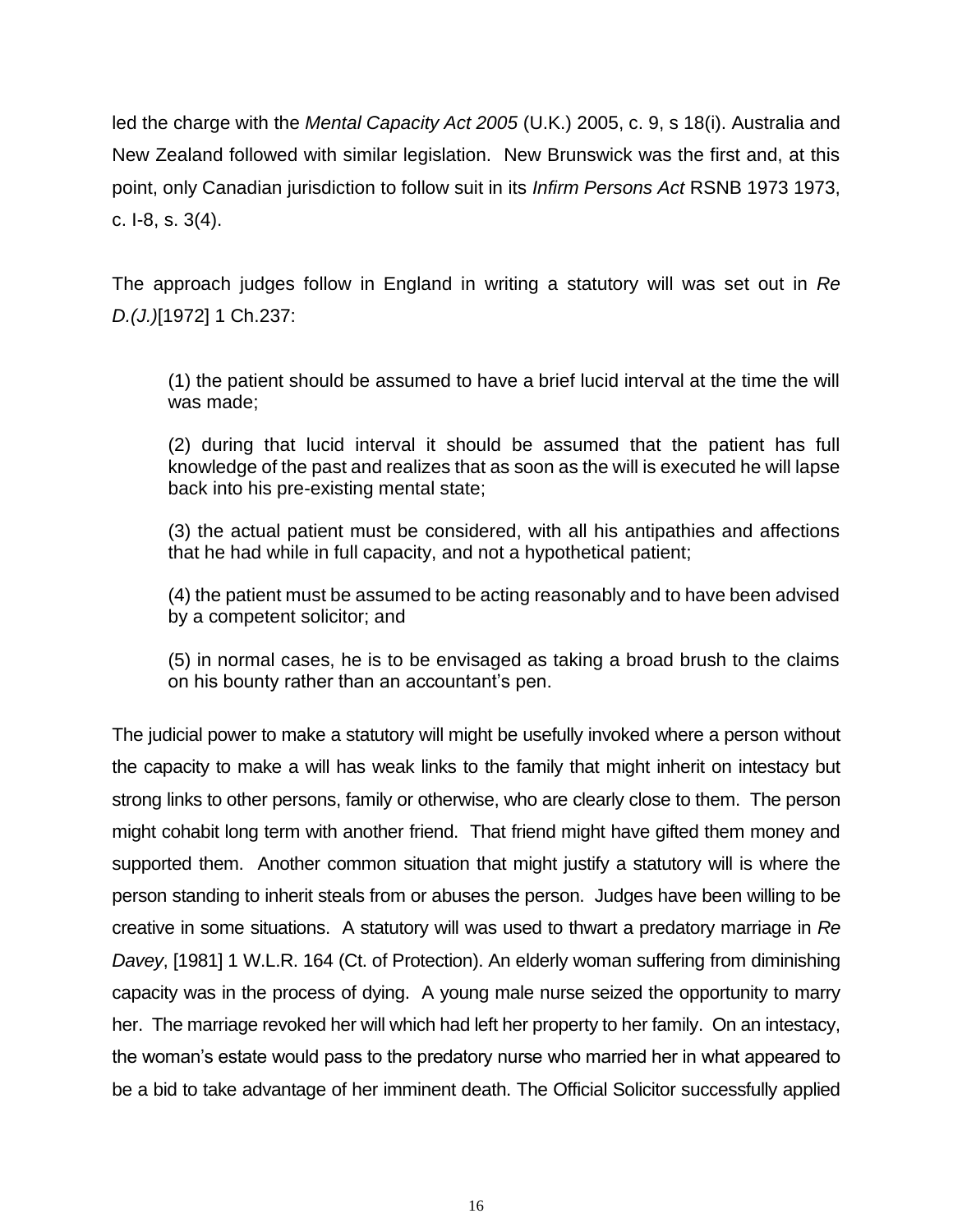for a statutory will in the same terms as the revoked will. The application was made quickly, without notice to the predatory husband. The woman died just a few days later.

Leaving aside wills, law reform commissions have been considering changes that allow for judicial power to amend not just wills but also beneficiary designations. It makes sense. The judicial power to make statutory wills makes no sense unless concurrent and parallel changes are made to the power to make beneficiary designations that will dovetail with the estate plan embodied in any statutory will that is made.

The BCLI recommended reform in British Columbia that allows for judicially made beneficiary designations, but has no legislation in play allowing for judicially made statutory wills. The change appears in paragraph (a) to subsection 20(5) of the *Power of Attorney Act*:

**20**(5) An attorney may, in an instrument other than a will,

(a) change a beneficiary designation made by the adult, if the court authorizes the change, or

A similar change was made to British Columbia's *Wills, Estates and Succession Act* providing that:

#### **Designated beneficiaries**

**85**(3) A person granted power over an adult's financial affairs under

(a) Part 2 of the *Power of Attorney Act*, or

(b) the *Patients Property Act*

may make, alter or revoke a designation under this section only if expressly authorized to do so by the court and the designation is not made in a will.

This leaves British Columbia in an interesting position where they appear to allow judicially made beneficiary designations but not judicially made wills.